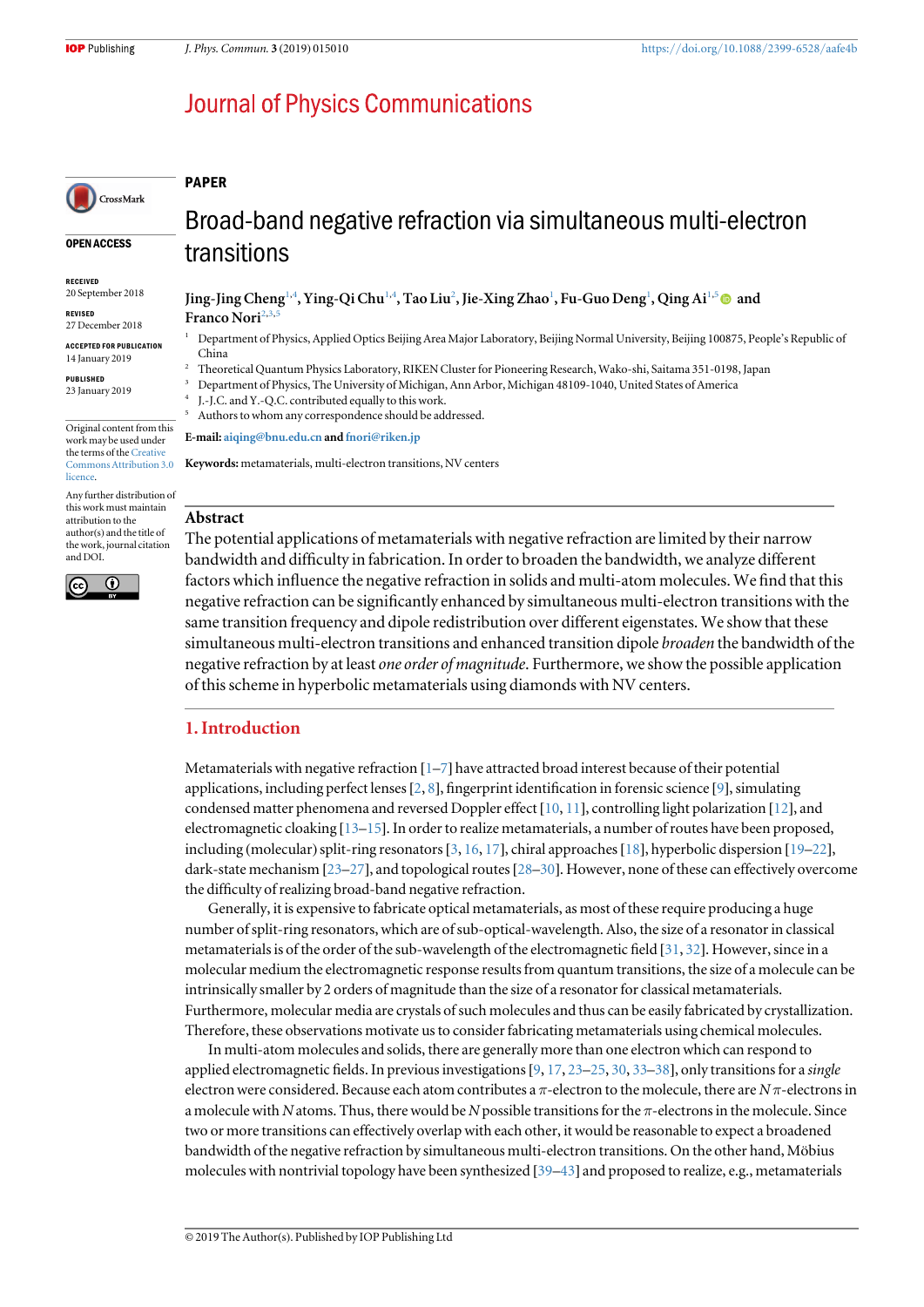<span id="page-1-0"></span>

[[28,](#page-11-0) [30](#page-11-0), [44](#page-11-0)], quantum devices[[45](#page-11-0)–[47](#page-11-0)], dual-mode resonators and bandpass filters[[48](#page-11-0)], topological insulators [[49](#page-11-0)], molecular knots and engines [[50](#page-11-0)], and artificial light harvesting [[51,](#page-11-0) [52](#page-11-0)].

As a concrete example for demonstrating the above principle, here we consider multi-electron transitions in a double-ring Möbius molecule [[30,](#page-11-0) [47](#page-11-0)]with 2*N* π-electrons. Every energy level could be filled with two electrons of different spins, due to Pauli's exclusion principle. Because the lower energy level has a higher probability to be filled with electrons, half of the N energy levels with lower energy can be filled. Furthermore, electrons can transit from a highest occupied molecular orbital (HOMO) to a lowest unoccupied molecular orbital(LUMO). Because multi-electrons can be involved in the transitions of nearby frequencies, the bandwidth of the negative refraction would be significantly broadened compared to previous findings [[23,](#page-11-0) [24](#page-11-0), [30,](#page-11-0) [34,](#page-11-0) [36](#page-11-0)], as schematically illustrated in figure 1.

This paper is organized asfollows: In the next section, we briefly introduce the relative permittivity and permeability for simultaneous multi-electron transitions by linear-response theory. In section [3,](#page-2-0) we summarize the selection rules for optical transitions in Möbius molecules from the transition matrices of electric and magnetic dipoles, as given in appendix [A.](#page-8-0) Then, we show the significantly-broadened bandwidths of the negative refraction by simultaneous multi-electron transitions in section [4](#page-4-0). Finally, the main results are summarized in section [5.](#page-7-0)

# 2. Simultaneous multi-electron transitions

The electric displacement field  $\vec{D}$  and magnetic induction  $\vec{B}$  can be written as [[31,](#page-11-0) [32](#page-11-0)]

$$
\vec{D} = \varepsilon_0 \vec{E} + \vec{P} = \varepsilon_0 \dot{\vec{\varepsilon}}_r \vec{E},\tag{1}
$$

$$
\vec{B} = \mu_0(\vec{H} + \vec{M}) = \mu_0 \dot{\vec{\mu}}_r \vec{H}, \tag{2}
$$

where  $\vec{E}$  is the applied electric field,  $\vec{P}$  is the polarization,  $\varepsilon_0$  and  $\varepsilon_0 \in \vec{\varepsilon}_r$  are, respectively, the permittivity of the where *E* is the applied electric field, *P* is the polarization,  $\varepsilon_0$  and  $\varepsilon_0$   $\varepsilon_r$  are, respectively, the permittivity of the vacuum and medium,  $\vec{H}$  is the applied magnetic field,  $\vec{M}$  is the magnetizatio permeability of the vacuum and medium. In order to simulate the electromagnetic response of the Möbius medium in the presence of applied fields, we employ linear-response theory [[53](#page-12-0)] to calculate the electric permittivity and magnetic permeability. When there is an electric field applied on the Möbius molecule, the molecule is polarized as

$$
\langle \vec{d} \rangle = \int \frac{d\omega}{2\pi} S(\omega) \vec{E}(\omega) e^{-i\omega t}, \tag{3}
$$

where

$$
\vec{E}(\omega) = \int_{-\infty}^{\infty} dt \; \vec{E}(t) e^{i\omega t}
$$
 (4)

is the Fourier transform of the time-dependent electric field

$$
\vec{E}(t) = \vec{E}_0 \cos \omega t, \tag{5}
$$

with amplitude  $\vec{E}_0$  and frequency  $\omega,$ 

$$
S(\omega) = -J(\omega) - J^*(-\omega). \tag{6}
$$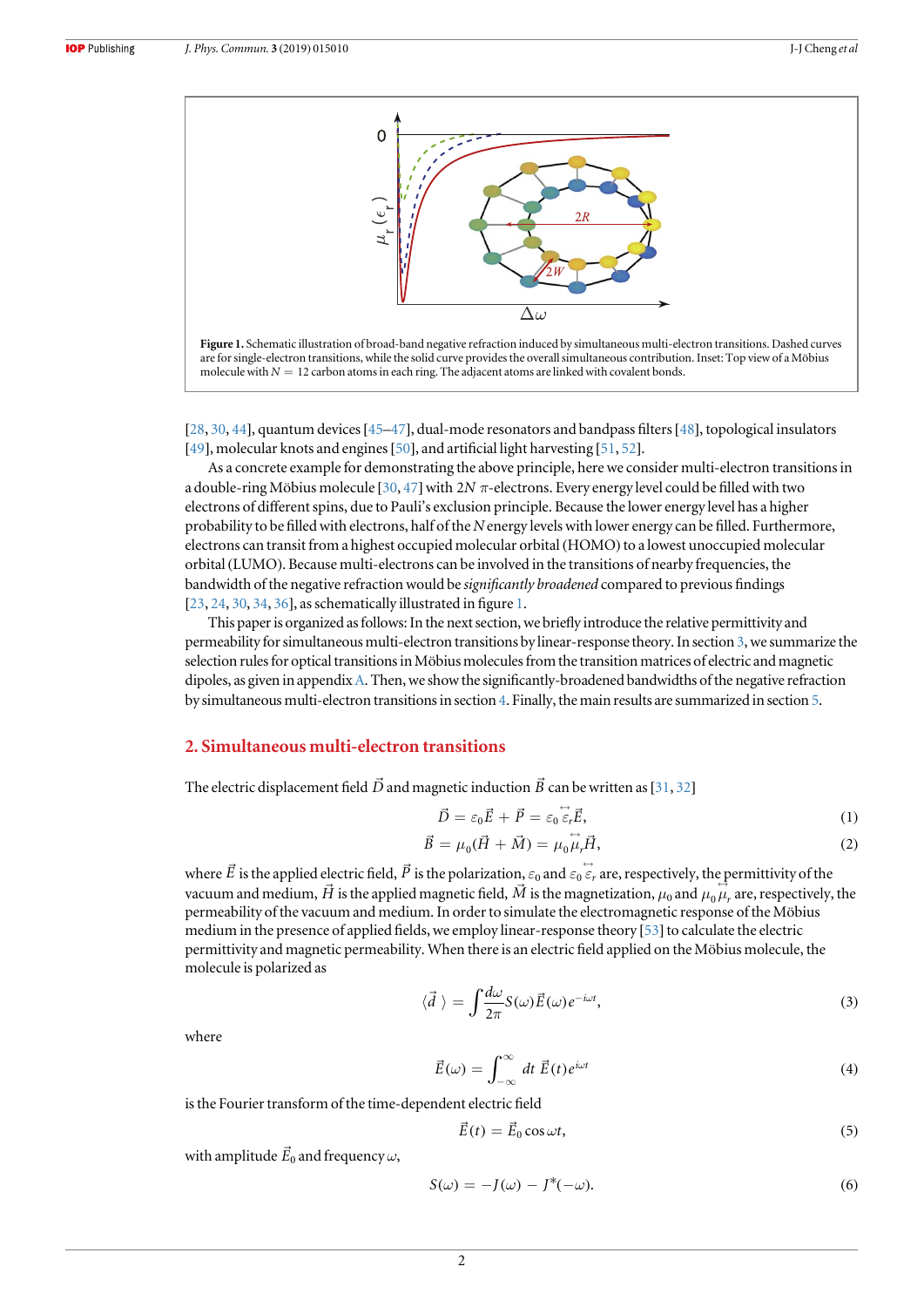<span id="page-2-0"></span>Here, the dipole-dipole correlation function reads

$$
J(\omega) = -i \int_0^{\infty} dt \operatorname{Tr}[\vec{d}(t)\vec{d}\rho(0)]e^{i\omega t}, \qquad (7)
$$

where  $\rho(0)$  is the initial state of the molecule.

Because of the dipole approximation [[31](#page-11-0), [32](#page-11-0)], the molecular electric dipole can be calculated as

$$
\langle \vec{d} \rangle \approx -\sum_{i,f} \text{Re}\Bigg[\frac{\vec{d}_{if} \vec{d}_{fi} \cdot \vec{E}(t)}{n_i \hslash (\omega - \Delta_{fi} + i\gamma)}\Bigg],\tag{8}
$$

where  $\vec{d}_{if}$  is the transition electric dipole between the initial state  $|i\rangle$  and the final state  $|f\rangle$  with level spacing  $\hbar\Delta_{fi}$ ,  $n_i^{-1}$  is the number of electrons occupying the initial state,  $\hbar$  is the Plan introduce the decay rate  $\gamma$  to describe the decoherence effects on the excited states. This is equivalent to approximately solving the master equation by the quantum jump approach when the decoherence effects are much slower than the typical frequency of the system Hamiltonian [[54](#page-12-0), [55](#page-12-0)]. In a similar way, the molecular magnetic dipole is calculated as

$$
\langle \vec{m} \rangle \approx -\sum_{i,f} \text{Re}\Bigg[\frac{\vec{m}_{if} \vec{m}_{fi} \cdot \vec{H}(t)}{n_i \hslash (\omega - \Delta_{fi} + i\gamma)}\Bigg],\tag{9}
$$

where  $\vec{m}_{if}$  is the transition magnetic dipole between the initial state |*i*} and the final state |*f* },  $\vec{H}$ *H* is the applied magnetic field. Under the dipole approximation, according to linear-response theory [[53](#page-12-0)], the relative permittivity and permeability are given by [[9,](#page-11-0) [17](#page-11-0), [22](#page-11-0)–[25](#page-11-0), [30](#page-11-0)]

$$
\overleftrightarrow{\varepsilon}_r = 1 - \sum_{i \neq f} \frac{\overrightarrow{d}_{if} \overrightarrow{d}_{f}}{n_i \hbar \varepsilon_0 \nu_0} \text{Re} \left( \frac{1}{\omega - \Delta_{fi} + i\gamma} \right),\tag{10}
$$

$$
\overleftrightarrow{\mu}_r = 1 - \sum_{i \neq f} \frac{\mu_0 \vec{m}_{if} \vec{m}_{fi}}{n_i \hbar v_0} \text{Re}\left(\frac{1}{\omega - \Delta_{fi} + i\gamma}\right),\tag{11}
$$

where  $v_0$  is the volume of the molecule.

In obtaining (10), (11), we assume that all molecules are identical, and every molecule responds equally to the applied electromagnetic field. Due to the response of the molecules, the actual electromagnetic field inside the medium is different from that in the vacuum. However, it can be proven by Lorentzian local-field theory that both the center and bandwidth of the negative refraction will not be modified significantly [[22](#page-11-0)–[24](#page-11-0), [30](#page-11-0)]. Only the magnitudes of permittivity and permeability are significantly modified. Furthermore, the dipole-dipole interaction between molecules can be omitted as long as it is smaller than either the decoherence rate of the molecular excited states [[56,](#page-12-0) [57](#page-12-0)] or the static disorder [[58](#page-12-0)].

## 3. Selection rules for transitions

As a specific case, we consider a Möbius molecule with double rings consisting of 2*N* carbon atoms[[41](#page-11-0)], as shown in figure [1.](#page-1-0) The *j*th atomic position of ring a (b) is  $\vec{R}_{j+}$   $(\vec{R}_{j-})$  with

$$
\vec{R}_{j\pm} = \left(R \pm W \sin \frac{\varphi_j}{2}\right) \cos \varphi_j \hat{e}_x \pm W \cos \frac{\varphi_j}{2} \hat{e}_z + \left(R \pm W \sin \frac{\varphi_j}{2}\right) \sin \varphi_j \hat{e}_y, \tag{12}
$$

where the radius and width of the Möbius molecule are, respectively, R and 2*W* , with W the radius of the carbon atom,  $\varphi_i = j\delta$ , and  $\delta = 2\pi/N$ . According to the Hückel molecular orbital theory [[59](#page-12-0)], the Hamiltonian of the Möbius molecule for the single electron is  $[30, 47]$  $[30, 47]$  $[30, 47]$  $[30, 47]$  $[30, 47]$ 

$$
H = \sum_{j=0}^{N-1} [A_j^{\dagger} M A_j - \xi (A_j^{\dagger} A_{j+1} + \text{h.c.})],
$$
\n(13)

where  $A_j = (a_j, b_j)^T$  with  $a_j(b_j)$  the annihilation operator at the *j*th site of ring a (b),

$$
M = \begin{bmatrix} \epsilon & -V \\ -V & -\epsilon \end{bmatrix},\tag{14}
$$

 $\epsilon$  is the on-site energy difference between the two rings, and  $V(\xi)$  is the inter-ring (intra-ring) resonant integral. Because of the Möbius boundary condition, the last atom of each ring is linked to the first atom of the other ring, i.e.  $a_0 = b_N$ , and  $b_0 = a_N$ .

The Möbius boundary condition can be canceled by a local unitary transformation, i.e.  $B_j \equiv (c_{j\uparrow}, \, c_{j\downarrow})^T =$  $U_i A_i$ ,  $B_N = B_0$ , where  $c_{i\sigma}$  is the annihilation operator of an electron at *j*th atomic site with  $\sigma$  pseudo-spin label,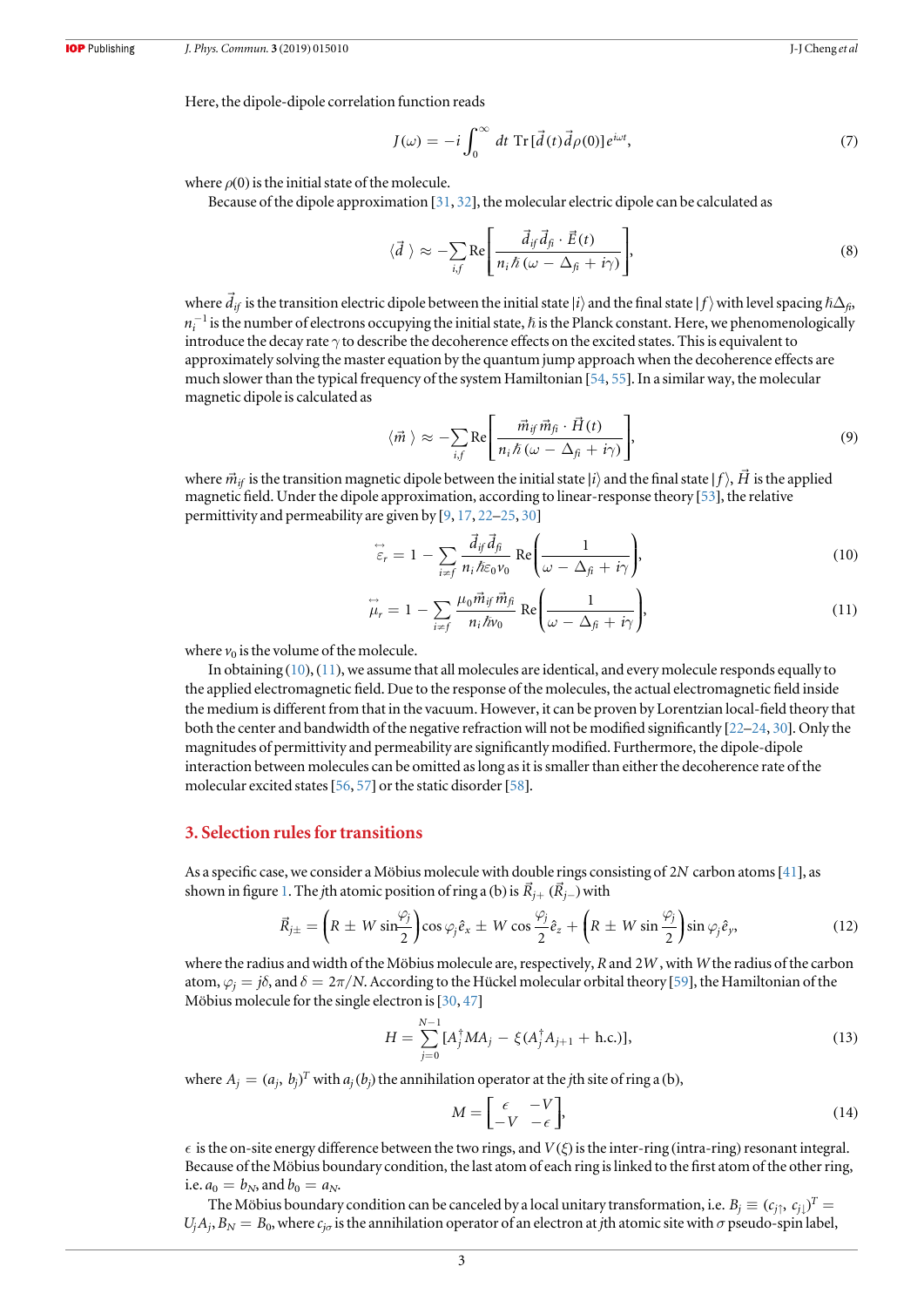$$
U_j = \frac{1}{\sqrt{2}} \begin{bmatrix} e^{-i\varphi_j/2} & -e^{-i\varphi_j/2} \\ 1 & 1 \end{bmatrix} . \tag{15}
$$

<span id="page-3-0"></span>Therefore, the Hamiltonian with periodic boundary condition can be rewritten as

$$
H = \sum_{j=0}^{N-1} [B_j^{\dagger} V \sigma_z B_j - \xi (B_j^{\dagger} Q B_{j+1} + \text{h.c.})],
$$
 (16)

where

$$
Q = \begin{bmatrix} e^{i\delta/2} & 0\\ 0 & 1 \end{bmatrix}.
$$
 (17)

By using the Fourier transformation,  $B_i = \sum_k e^{-ikj} C_k$ , the Hamiltonian of the Möbius molecule is diagonalized as

$$
H = C_k^{\dagger} E_k C_k, \tag{18}
$$

where  $C_k = (c_{k\uparrow}, c_{k\downarrow})^T$  with

$$
c_{k\uparrow} = \frac{1}{\sqrt{2N}} \sum_{j=0}^{N-1} e^{-i(k-\delta/2)j} (a_j^{\dagger} - b_j^{\dagger}), \qquad (19)
$$

$$
c_{k\downarrow} = \frac{1}{\sqrt{2N}} \sum_{j=0}^{N-1} e^{-ikj} (a_j^{\dagger} + b_j^{\dagger}), \tag{20}
$$

$$
E_k = \begin{bmatrix} E_{k\uparrow} & 0\\ 0 & E_{k\downarrow} \end{bmatrix} \tag{21}
$$

with  $E_{k\uparrow} = V - 2\xi \cos\left(k - \frac{\delta}{2}\right)$  and  $E_{k\downarrow} = -V - 2\xi \cos k$  the eigenenergies of the upper and lower bands, respectively.

In ([10](#page-2-0)), ([11](#page-2-0)), we apply linear-response theory to rewrite the relative permittivity and permeability in terms of the In ([10](#page-2-0)), ([11](#page-2-0)), we apply linear-response theory to rewrite the relative permittivity and permeability in terms of the stransition matrix elements of the electric and magnetic dipoles, i.e.  $\vec{d}_{if}$  and  $\vec{m}_{if}$ . Accordin expect negative permittivity and permeability close to the transition frequencies  $\Delta_f = (E_f - E_i)/\hbar$ . The selection rules of transitions are explicitly provided by the matrix elements of the electric and magnetic dipoles as given in appendix [A.](#page-8-0)

Using the dipole approximation, the interaction Hamiltonian with the electric field is written as[[31,](#page-11-0) [32](#page-11-0)]

$$
H'_{E} = -\vec{d} \cdot \vec{E}_0 \cos \omega t, \qquad (22)
$$

where the molecule is subject to an electric field with amplitude  $\vec{E}_0=(E_0^x,\,E_0^y,\,E_0^z)$  and frequency  $\omega.$  The electricdipole-induced transition is allowed if the corresponding matrix element is nonzero. By using the relation  $\langle \phi_{j\rm s} | \vec{r} | \phi_{j'\rm s'} \rangle = R_{j\rm s} \delta_{jj'} \delta_{\rm ss'}$  [[59](#page-12-0)], the selection rules for the electric-dipole-induced transitions are summarized as

$$
|k, \downarrow\rangle \stackrel{x,y,z}{\rightleftharpoons} |k, \uparrow\rangle, \tag{23a}
$$

$$
|k, \downarrow\rangle \stackrel{x,y}{\rightleftharpoons} |k+2\delta, \uparrow\rangle, \tag{23b}
$$

$$
|k, \downarrow\rangle \stackrel{x,y,z}{\rightleftharpoons} |k + \delta, \uparrow\rangle, \tag{23c}
$$

$$
|k, \downarrow\rangle \stackrel{x,y}{\rightleftharpoons} |k - \delta, \uparrow\rangle, \tag{23d}
$$

where the superscripts over the arrows indicate the polarizations of the electric fields. In the following calculations, we only consider the transitions from the lower band to the upper band because of the rotating-wave approximation [[60](#page-12-0), [61](#page-12-0)] and initial condition. However, it has been shown that the counter-rotating terms will essentially influence the quantum dynamics in combination with some specific initial states [[60](#page-12-0), [62](#page-12-0)]. Here, we remark that when the temperature is sufficiently high or the initial state is prepared on purpose, the transition from the upper band to the lower band will also participate in the response of metamaterials to the applied electromagnetic fields. Under the dipole approximation, the interaction Hamiltonian with the magnetic field is written as [[31](#page-11-0), [32](#page-11-0)]

$$
H'_{B} = -\vec{m} \cdot \vec{B}_0 \cos \omega t, \qquad (24)
$$

where  $\vec{B}_0 = (B_0^x, B_0^y, B_0^z)$ . [A](#page-8-0) straightforward calculation in appendix A shows that the selection rules for the magnetic-dipole-induced transitions are the same as (3).

The transitions allowed by both electric and magnetic dipole couplings are depicted in figure [2,](#page-4-0) in combination with initial and final conditions. Because a transition can take place from the HOMOs, denoted by solid symbols, to the LUMOs, denoted by empty symbols. The initial state  $|i\rangle$  of the molecule is occupied by  $n_i^$ electrons with  $\sum_i n_i^{-1} = 2N$  the total number of  $\pi$ -electrons. Particularly, we obtain that  $n_i = 1$  when  $|i\rangle = |k, \downarrow\rangle$  for  $\left(-\frac{\pi}{2} \leq k \leq \frac{\pi}{2}\right)$ , denoted by the blue solid squares, or  $|i\rangle = |k, \uparrow\rangle$  for  $\left(-\frac{\pi}{6} \leq k \leq \frac{\pi}{3}\right)$ , denoted by the red solid circles;  $n_i = 2$  when  $|i\rangle = |\pm \frac{2\pi}{3}, \downarrow\rangle$ , denoted by the green squares.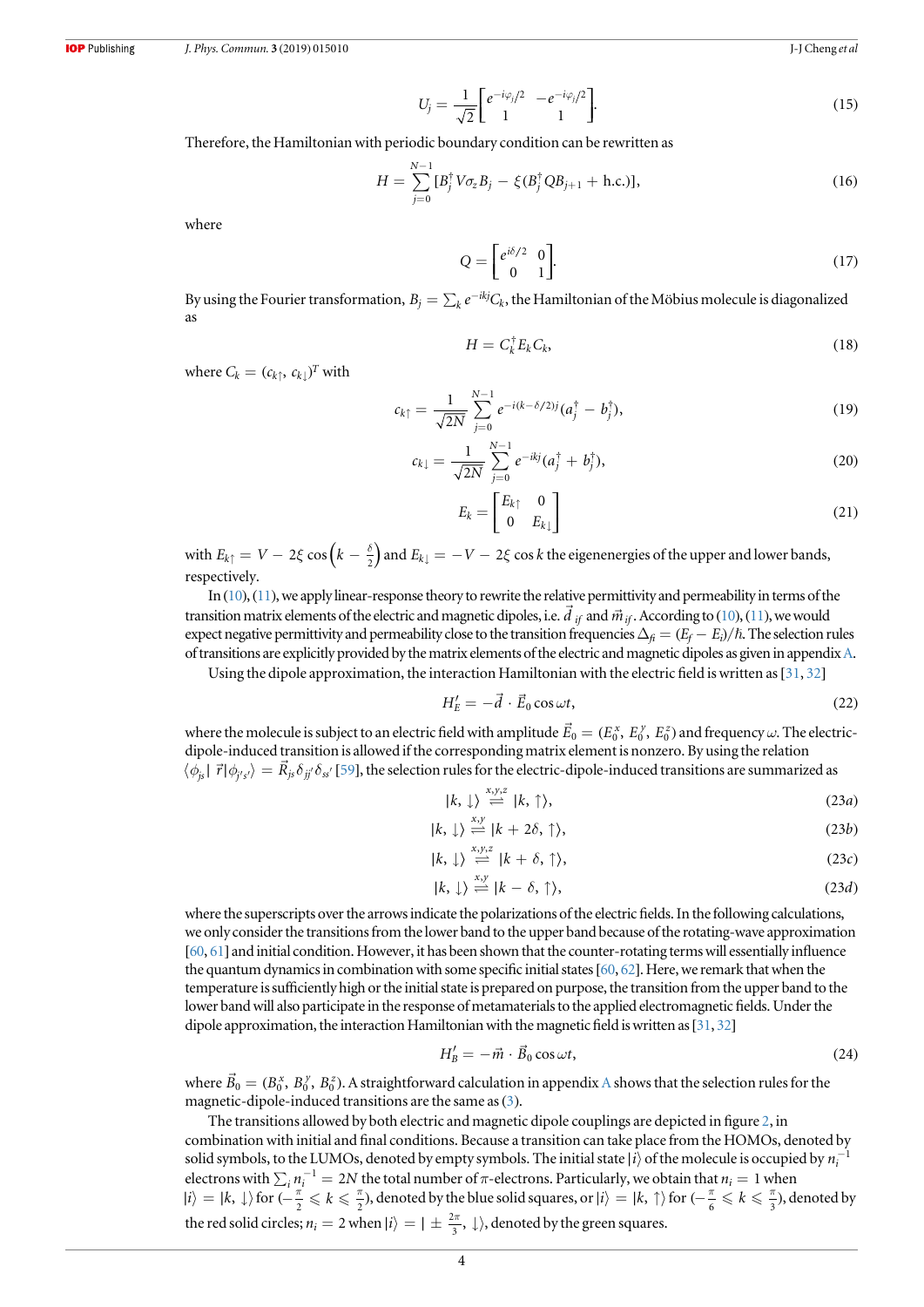<span id="page-4-0"></span>

energy band. The solid red circles and blue squares are the levels occupied by two  $\pi$  electrons with spin up and down, while the empty symbols are unoccupied. The green squares are occupied by one  $\pi$  electron. The curves connecting two bands indicate the selection rules for transitions. Hereafter, we choose the following parameters:  $\gamma^{-1} = 4$  ns [[30](#page-11-0)],  $V = \xi = 3.6$  eV [[63](#page-12-0)],  $W = 0.077$  nm [[42](#page-11-0)], and  $R = NW/\pi$ .

# 4. Broad-band negative refraction

According to the selection rules, there are four possible transitions from a given initial state. In order to investigate the effects of simultaneous multi-electron transitions on the negative refraction, we explore the relative permittivity and permeability for different detunings  $\Delta\omega = \omega - \Delta_f$ . In ([21](#page-3-0)), the lower-band  $E_{k, \downarrow}$  is symmetric with respect to  $k = 0$ , while the upper-band  $E_{k, \uparrow}$  is symmetric with respect to  $k = \delta/2$ . In Figure 2, the following four pairs of transitions possess the same transition frequencies, respectively:  $|k, \downarrow\rangle \leq |k, \uparrow\rangle$  and  $|-k, \downarrow\rangle$   $\leftrightharpoons |-k + \delta, \uparrow\rangle$ , denoted by the green curves;  $|k, \downarrow\rangle$   $\leftrightharpoons |k + \delta, \uparrow\rangle$  and  $|-k, \downarrow\rangle$   $\leftrightharpoons |-k, \uparrow\rangle$ , denoted by the magenta curves;  $|k, \downarrow\rangle \leftrightarrows |k - \delta, \uparrow\rangle$  and  $|-k, \downarrow\rangle \leftrightarrows |-k + 2\delta, \uparrow\rangle$ , denoted by the black curves;  $|k, \downarrow\rangle$   $\leftrightharpoons$   $|k + 2\delta, \uparrow\rangle$  and  $|-k, \downarrow\rangle$   $\leftrightharpoons$   $|-k - \delta, \uparrow\rangle$ , denoted by the blue curves, which also fulfill the selection rules ([3](#page-3-0)) for the transitions in Möbius molecules.

Generally speaking, the permittivity is a second-rank tensor with nine matrix elements, i.e.

$$
\stackrel{\leftrightarrow}{\varepsilon}_{r} = \sum_{i,j=x,y,z} \varepsilon_{r}^{i,j} \hat{e}_{i} \hat{e}_{j}.
$$
 (25)

In addition to the selection rules of optical transitions, the electric response can only occur at those transitions from the HOMOs to the LUMOs. The relative permittivity  $\vec{\varepsilon}_r$  can be further simplified as

$$
\stackrel{\leftrightarrow}{\varepsilon}_{r} = 1 + \sum_{k \in \text{HOMO}} \sum_{k' \in \text{LUMO}} \stackrel{\leftrightarrow}{\chi}_{k,k'}^{\text{E}} \tag{26}
$$

where the components of the tensor

$$
\overleftrightarrow{\chi}_{k,k'}^{\text{E}} = \sum_{i,j=x,y,z} \chi_{k,k'}^{\text{E},i,j} \hat{e}_i \hat{e}_j \tag{27}
$$

are, respectively,

$$
\chi_{k,k'}^{\text{E,xx}} = \chi_{k,k'}^{\text{E,yy}} = -\eta'_{k,k'},
$$
  
\n
$$
\chi_{k,k'}^{\text{E,zz}} = -4\eta'_{k,k'},
$$
  
\n
$$
\chi_{k,k'}^{\text{E,xy}} = -\chi_{k,k'}^{\text{E,yy}}
$$
  
\n
$$
= i\eta'_{k,k'}(\delta_{k',k} - \delta_{k',k+\delta} - \delta_{k',k+2\delta} + \delta_{k',k-\delta}),
$$
  
\n
$$
\chi_{k,k'}^{\text{E,xz}} = -\chi_{k,k'}^{\text{E,zx}} = i2\eta'_{k,k'}(\delta_{k',k} - \delta_{k',k+\delta}),
$$
  
\n
$$
\chi_{k,k'}^{\text{E,yz}} = \chi_{k,k'}^{\text{E,zy}} = -2\eta'_{k,k'}(\delta_{k',k+\delta} + \delta_{k',k}).
$$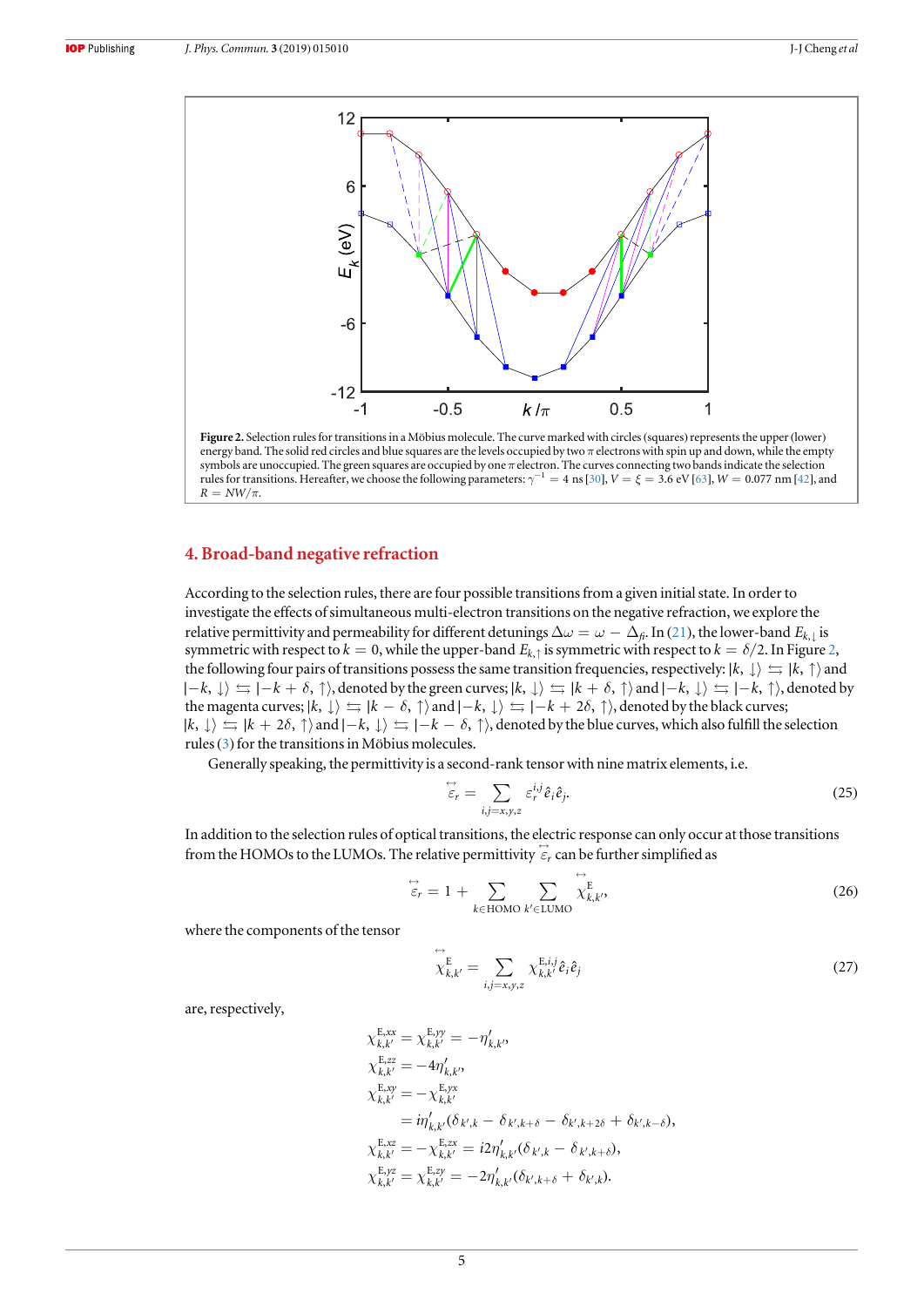Here,  $\eta'_{k,k'}$  is the real part of

$$
\eta_{k,k'} = \frac{1}{16\varepsilon_0 \nu_0} \frac{e^2 W^2}{\hbar \omega - (E_{k'} - E_{k\downarrow}) + i\hbar \gamma}.
$$
\n(28)

Following the same procedure, we can calculate the nine components of the relative permeability, i.e.

$$
\stackrel{\leftrightarrow}{\mu}_r = \sum_{i,j=x,y,z} \mu_r^{i,j} \hat{e}_i \hat{e}_j. \tag{29}
$$

In addition to the selection rules of optical transitions, the magnetic response can only occur at those transitions from the HOMOs to the LUMOs. The relative permittivity  $\stackrel{\leftrightarrow}{\mu}_{r}$  is related to  $\chi_{k,k'}^{\rm B}$  by

$$
\overleftrightarrow{\mu}_r = 1 + \sum_{k \in \text{HOMO}} \sum_{k' \in \text{LUMO}} \overleftrightarrow{\chi}_{k,k'}^B,
$$
\n(30)

where the components of the tensor

$$
\overleftrightarrow{\chi}_{k,k'}^{\text{B}} = \sum_{i,j=x,y,z} \chi_{k,k'}^{\text{B},i,j} \hat{e}_i \hat{e}_j,\tag{31}
$$

are, respectively,

$$
\chi_{k,k'}^{B,xx} = \chi_{k,k'}^{B,yy} = -\alpha_{k,k'}^2 \eta'_{k,k'},
$$
  
\n
$$
\chi_{k,k'}^{B,zz} = -4\beta_{k,k'}^2 \eta'_{k,k'} (\delta_{k',k+\delta} + \delta_{k',k}),
$$
  
\n
$$
\chi_{k,k'}^{B,xy} = -\chi_{k,k'}^{B,yx}
$$
  
\n
$$
= i\alpha_{k,k'}^2 \eta'_{k,k'} (\delta_{k',k} - \delta_{k',k+\delta} - \delta_{k',k+2\delta} + \delta_{k',k-\delta}),
$$
  
\n
$$
\chi_{k,k'}^{B,xz} = -\chi_{k,k'}^{B,zx} = 2i\alpha_{k,k'}\beta_{k,k'}\eta'_{k,k'} (\delta_{k',k} - \delta_{k',k+\delta}),
$$
  
\n
$$
\chi_{k,k'}^{B,yz} = \chi_{k,k'}^{B,zy} = -2\alpha_{k,k'}\beta_{k,k'}\eta'_{k,k'} (\delta_{k',k+\delta} + \delta_{k',k}).
$$

with

$$
\alpha_{k,k} = \frac{R}{\hbar c} \Biggl\{ V + \varepsilon \Biggl[ \cos(k - \delta) - \cos\Biggl(k + \frac{\delta}{2}\Biggr) \Biggr] \Biggr\},
$$
  
\n
$$
\alpha_{k,k+\delta} = \frac{R}{\hbar c} \Biggl\{ V + \varepsilon \Biggl[ \cos(k + \delta) - \cos\Biggl(k - \frac{\delta}{2}\Biggr) \Biggr] \Biggr\},
$$
  
\n
$$
\alpha_{k,k+2\delta} = \frac{R}{\hbar c} \Biggl\{ V + \varepsilon \Biggl[ \cos(k + \delta) - \cos\Biggl(k + \frac{\delta}{2}\Biggr) \Biggr] \Biggr\},
$$
  
\n
$$
\alpha_{k,k-\delta} = \frac{R}{\hbar c} \Biggl\{ V + \varepsilon \Biggl[ \cos(k - \delta) - \cos\Biggl(k - \frac{\delta}{2}\Biggr) \Biggr] \Biggr\},
$$
  
\n
$$
\beta_{k,k} = -\frac{2R\varepsilon}{\hbar c} \sin\Biggl(k - \frac{\delta}{4}\Biggr) \sin\delta \cos\frac{\delta}{4},
$$
  
\n
$$
\beta_{k,k+\delta} = \frac{2R\varepsilon}{\hbar c} \sin\Biggl(k + \frac{\delta}{4}\Biggr) \sin\delta \cos\frac{\delta}{4}.
$$

In figure [3,](#page-6-0) we show the widest bandwidth for the negative refraction which corresponds to the transitions labeled by the thick green curves in figure [2](#page-4-0). The bandwidth of the negative refraction is 80  $\mu$ eV, which is about 20 times that of [[30](#page-11-0)]. To explore the underlying broadening mechanism, we investigate the relevant contributions from all simultaneous transitions. Generally, the magnetic response is much smaller than the electric response. In appendix [B](#page-9-0), it was proven that for E-polarized incident fields, the bandwidth is determined by the zeros of smallest principal value of the negative permeability. Therefore, the bandwidth of the negative refraction is mainly given by bandwidth of the negative permeability. In figure [4](#page-6-0), we investigate the effect of simultaneous transitions on the negative refraction by the relative permeability. At the transition frequency, there are two degenerate transitions, denoted by the thick green curves in figure [2.](#page-4-0) One is from the initial state  $\frac{\pi}{2}$ ,  $\downarrow$  to the final state  $\left\vert -\frac{\pi}{3}, \uparrow \right\rangle$ , denoted by the green circles in figure [4.](#page-6-0) The other transition is from  $\left\vert \frac{\pi}{2}, \downarrow \right\rangle$  to  $\left(\frac{\pi}{2},\,\uparrow\right)$ , denoted by the black curve. The summation of the two transitions, denoted by the red dotted curve, is nearly the same as that of all contributions.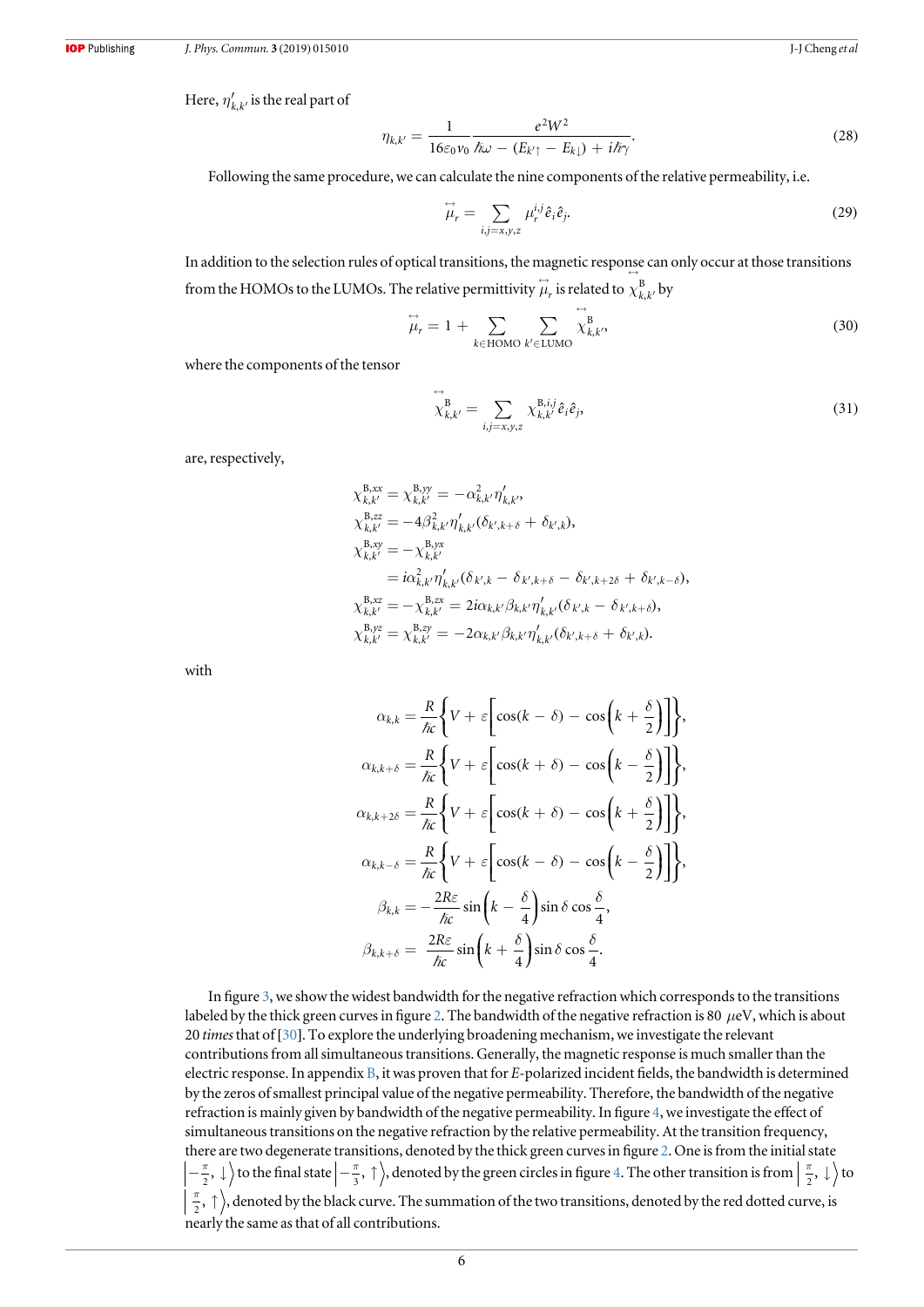<span id="page-6-0"></span>





molecules. The green circles is for  $\left|-\frac{\pi}{2},\,\downarrow\,\right\rangle\,\rightleftharpoons\,\left|-\frac{\pi}{3},\,\uparrow\,\right\rangle$ , and the black curve are for  $\left|\frac{\pi}{2},\,\downarrow\,\right\rangle\,\rightleftharpoons\,\left|\frac{\pi}{2},\,\uparrow\,\right\rangle$ , and the red dotted curve sums up the two resonant transitions.

For the transitions  $|k, \perp\rangle \leftrightarrows |k', \uparrow\rangle$   $(k' = k, k + \delta)$ , the three eigenvalues of  $\stackrel{\leftrightarrow}{\mu}_r$  are, respectively,

$$
\mu_r^1 = 1 - 2 \sum_{k,k'} \alpha_{k,k'}^2 \eta'_{k,k'},
$$
  
\n
$$
\mu_r^2 = 1 - 2 \sum_{k,k'} (\beta_{k,k'}^2 + \beta_{k,k'} \sqrt{2\alpha_{k,k'}^2 + \beta_{k,k'}^2}) \eta'_{k,k'},
$$
  
\n
$$
\mu_r^3 = 1 - 2 \sum_{k,k'} (\beta_{k,k'}^2 - \beta_{k,k'} \sqrt{2\alpha_{k,k'}^2 + \beta_{k,k'}^2}) \eta'_{k,k'}.
$$

For the transitions  $|k, \perp\rangle \leftrightarrows |k', \uparrow\rangle$   $(k' = k - \delta, k + 2\delta)$ , the three eigenvalues of  $\stackrel{\leftrightarrow}{\mu}_r$  are, respectively,

$$
\mu_r^1 = 1 - 2 \sum_{k,k'} \alpha_{k,k'}^2 \eta'_{k,k'}, \ \mu_r^2 = \mu_r^3 = 1.
$$

In both cases, the lowest eigenvalue is  $\mu_r^1$ , because  $(\beta_{k,k'}/\alpha_{k,k'})^2\sim \delta^2\ll 1$ . The bandwidth of the negative refraction is determined by the zeros of the lowest eigenvalue of  $\overset{\leftrightarrow}{\mu}_r$ , i.e.

$$
\mu_r^1 = 1 - \sum_{k,k'} 2\alpha_{k,k'}^2 \eta'_{k,k'} = 0,
$$
\n(32)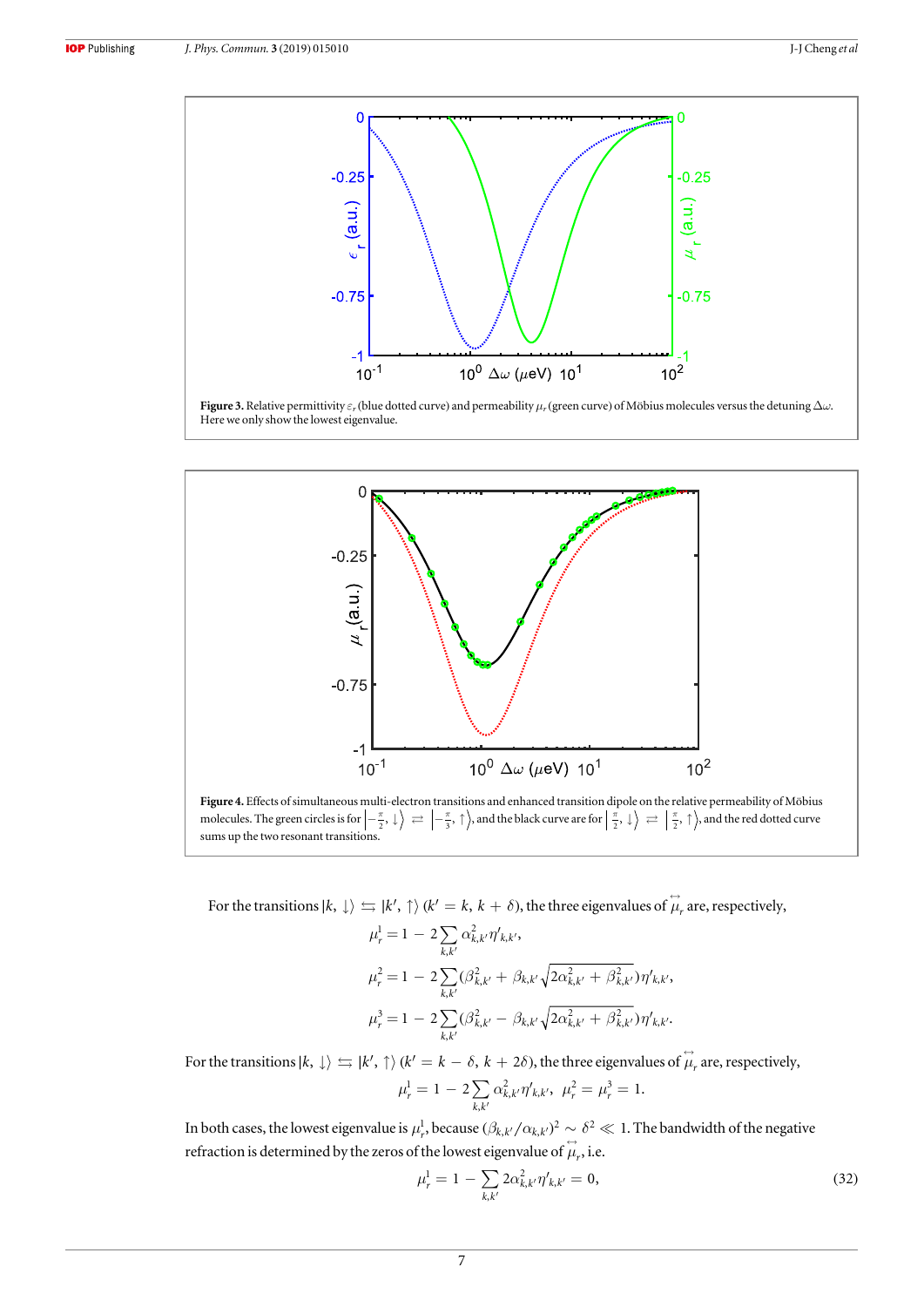<span id="page-7-0"></span>Table 1. Comparison of the bandwidths (BWs) of the negative refraction in the literatures and present paper.

| References | Present              | <b>[30]</b>          | [23, 24]        | <b>1361</b>         | [34]              |
|------------|----------------------|----------------------|-----------------|---------------------|-------------------|
| BW(Hz)     | $1.9 \times 10^{10}$ | $0.97 \times 10^{9}$ | $2 \times 10^5$ | $5.0 \times 10^{4}$ | $1.6 \times 10^8$ |

Table 2. The bandwidths(BWs) of the negative refraction around different transition frequencies  $\Delta_{if}$ . In the third column, the participating transitions are explicitly given.

| $BW(\mu eV)$ | participating transitions                                                                                                                                                     |
|--------------|-------------------------------------------------------------------------------------------------------------------------------------------------------------------------------|
| 80           | $ \frac{\pi}{2}, \downarrow\rangle \rightleftarrows  \frac{\pi}{2}, \uparrow\rangle,  -\frac{\pi}{2}, \downarrow\rangle \rightleftarrows  -\frac{\pi}{3}, \uparrow\rangle$    |
| 36           | $ \frac{2\pi}{3}, \downarrow\rangle \rightleftarrows  \frac{2\pi}{3}, \uparrow\rangle,  -\frac{2\pi}{3}, \downarrow\rangle \rightleftarrows  -\frac{\pi}{2}, \uparrow\rangle$ |
| 15           | $\ket{\frac{2\pi}{3}, \downarrow} \rightleftharpoons \ket{\frac{5\pi}{6}, \uparrow}, \ket{-\frac{2\pi}{3}, \downarrow} \rightleftharpoons \ket{-\frac{2\pi}{3}, \uparrow}$    |
| 39           | $ \frac{\pi}{3}, \downarrow\rangle \rightleftarrows  \frac{\pi}{2}, \uparrow\rangle,  -\frac{\pi}{3}, \downarrow\rangle \rightleftarrows  -\frac{\pi}{3}, \uparrow\rangle$    |
| 45           | $ \frac{\pi}{2}, \downarrow\rangle \rightleftarrows  \frac{2\pi}{3}, \uparrow\rangle,  -\frac{\pi}{2}, \downarrow\rangle \rightleftarrows  -\frac{\pi}{2}, \uparrow\rangle$   |

where  $\eta'_{k,k'}$  is of the same form for different transitions but with a different central frequency. Among four possible  $\alpha_{k,k}$ 's, the maximum of  $\alpha_{k,k}$  and  $\alpha_{k,k+δ}$  are generally larger than those of  $\alpha_{k,k-δ}$  and  $\alpha_{k,k+2δ}$ . Assuming that  $\varepsilon = V$ , we have

$$
\alpha_{\frac{\pi}{2},\frac{\pi}{2}} \simeq \frac{RV}{\hslash c} \bigg( 1 + 2 \sin \frac{3\delta}{4} \bigg) \simeq \frac{7RV}{4\hslash c},\tag{33}
$$

$$
\alpha_{-\frac{\pi}{2},-\frac{\pi}{3}} \simeq \frac{RV}{\hbar c} \bigg( 1 + 2 \sin \frac{3\delta}{4} \bigg) \simeq \frac{7RV}{4\hbar c}.\tag{34}
$$

In [[30](#page-11-0)], negative refraction was considered for the single transition  $|0, \downarrow\rangle \rightleftarrows |0, \uparrow\rangle$  with

$$
\alpha_{0,0} \simeq \frac{RV}{\hslash c} \bigg( 1 - 2 \sin \frac{\delta}{2} \sin \frac{3\delta}{4} \bigg) \simeq \frac{13RV}{16 \hslash c}.
$$
\n(35)

Since  $\alpha^2_{\frac{\pi}{2},\frac{\pi}{2}}=\alpha^2_{-\frac{\pi}{2},-\frac{\pi}{3}}\simeq 5\alpha^2_{0,0}$ , the transition dipoles have been enlarged by a factor of  $\sqrt{5}$  . Furthermore, there are four simultaneous transitions with the same transition frequency, i.e.  $\left|\frac{\pi}{2}, \downarrow\right\rangle \right|\rightleftharpoons \left|\frac{\pi}{2}, \uparrow\right\rangle$  and  $\left\{ -\frac{\pi}{2}, \downarrow\right\rangle \rightleftarrows \left\{ -\frac{\pi}{3}, \uparrow\right\rangle$  with two different electronic spins, the bandwidth of the negative refraction is about 20 times of our previous observation in [[30](#page-11-0)]. Compared to other discoveries as listed in table 1,our proposed bandwidth is about:  $10^5$  times that of [[23,](#page-11-0) [24](#page-11-0)],  $4 \times 10^5$  times that of [[36](#page-11-0)], and 121 times that of [[34](#page-11-0)].

As shown in figure [2](#page-4-0), there are 20 possible transitions on account of the initial condition, where there is an electron occupying the HOMOs, and the final condition, where there is no electron occupying the LUMOs. By scanning over all transition frequencies, we obtain the bandwidths of the negative refraction for all transitions, as listed in table 2. Due to simultaneous multi-electron transitions, the bandwidths of the negative refraction are generally larger than the corresponding single-electron transition and that in [[30](#page-11-0)]. Interestingly, the bandwidths of five transitions are larger than the previous observation by one order of magnitude.

#### 5. Discussion and conclusions

In the previous sections, we use the Möbius molecule as an example to demonstrate broad-band metamaterials by simultaneous multi-electron transitions. Although the currently broadened bandwidth, 22.2 GHz, is much narrower than that of the traditional split-ring resonator, 10 THz [[64](#page-12-0)], we show that this scheme might be possibly applied to other solids. In [[22](#page-11-0)], due to anisotropic electric response to the applied electromagnetic fields, the diamond with NV centers can realize hyperbolic dispersion relation and thus negative refraction with bandwidth about 10GHz at the room temperature. The experimental observation of the NV center suggested a six-electron model [[65,](#page-12-0) [66](#page-12-0)], where the electrons consist of the five unpaired electrons of the nearest-neighbour nitrogen and carbon atoms to the vacancy and an additional trapped electron. The manifold of the electronic ground state includes spin-triplet states, i.e.  $|\Phi_{A_2;1,m_s}^c\rangle$   $(m_s=\pm1,0)$  with  $|\Phi_{A_2;1,\pm1}^c\rangle$  degenerate in the absence of static magnetic fields. The manifold of the electronic excited state contains two sets of spin-triplet states, i.e.  $|\Phi_{E,x;1,m_s}^c\rangle$  and  $|\Phi_{E,y;1,m_s}^c\rangle$ . When the static magnetic fields and strain fields are absent, there are two sets of two transitions with the same transition frequencies, respectively. Notice that the bandwidth is inversely proportional to the square decoherence rates of excited states, cf equations ([10](#page-2-0)), ([11](#page-2-0)). The bandwidth can be increased by nearly 2 orders of magnitude if the temperature is decreased to 10 K due to a sharp decline of the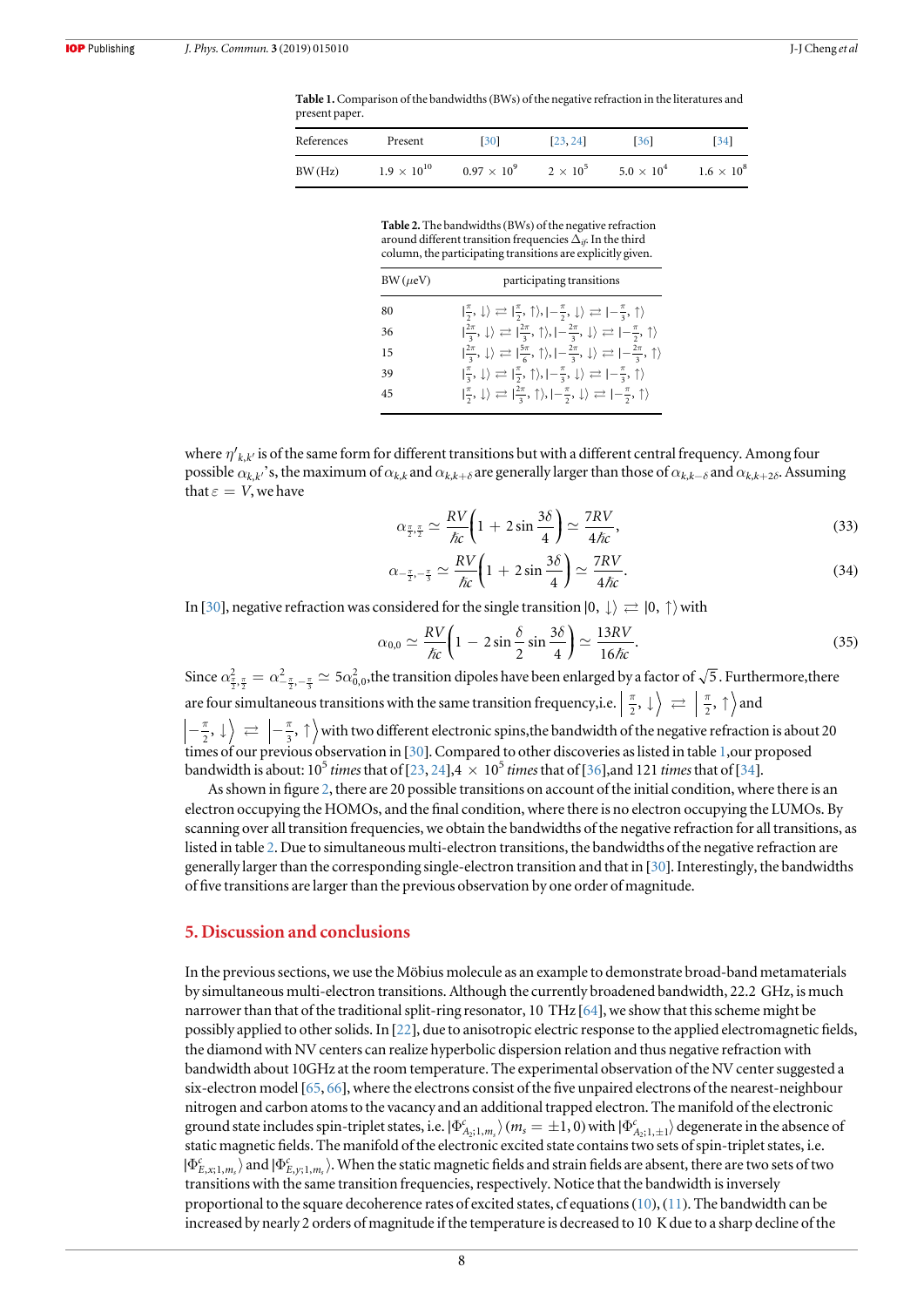<span id="page-8-0"></span>decoherence rate from 0.1 GHz to 16.2 MHz [[67](#page-12-0)]. If the density of NV centers is further increased to 10 ppm, a bandwidth of negative refraction about 45.4 THz may be observed.

To summarize, we explore the possibility of significantly broadening the negative refraction of metamaterials by simultaneous multi-electron transitions. As a specific example, we calculate the optical properties ofMöbius molecules based on the Hückel molecular orbital method and linear-response theory. The simultaneous multielectron transitions provide parallel contributions to the overlapping negative refraction. Furthermore, in each transition, the negative refraction is significantly broadened by the enhanced transition dipole. As a result of these two broadening effects, the bandwidth for the negative refraction is larger than the previous discoveries in [[23,](#page-11-0) [34](#page-11-0)] by at least two orders of magnitude. Therefore, we clearly show that the contributions of multi-electron transitions and enhanced transition dipoles can lead to a large broadening of the negative-index interval.Moreover, as metamaterials consisting ofMöbius molecules are based on quantum transitions, their size is smaller by 2 orders of magnitude than in classical metamaterials. Instead of producing a huge number of split-ring resonators, metamaterials ofMöbius molecules are chemically synthesized and self-assembled by crystallization. In conclusion, this work provides a possible route for broad-band negative refractive-index of metamaterials.

## Acknowledgments

We thank stimulating discussions with Y N Fang and T Tanaka. This work was supported by the National Natural Science Foundation of China under Grant Nos. 11505007 and 11474026, MURI Center for Dynamic Magneto-Optics via the Air Force Office of Scientific Research (AFOSR) (FA9550-14-1-0040), Army Research Office (ARO) (Grant No. W911NF-18-1-0358), Asian Office of Aerospace Research and Development (AOARD) (Grant No. FA2386-18-1-4045), Japan Science and Technology Agency (JST) (via the Q-LEAP program, the ImPACT program, and the CREST Grant No. JPMJCR1676), Japan Society for the Promotion of Science (JSPS) (JSPS-RFBR Grant No. 17-52-50023, and JSPS-FWO Grant No. VS.059.18N), the RIKEN-AIST Challenge Research Fund, and the John Templeton Foundation.

# Appendix A. Transition matrices of electric and magnetic dipoles

In section [2,](#page-1-0) we apply linear-response theory to rewrite the relative permittivity and permeability in terms of the in section  $\mathbb{Z}$ , we apply inear-response theory to rewrite the relative permittivity and permeability in terms of the transition matrix elements of the electric and magnetic dipole, i.e.  $\vec{d}_{if}$  and  $\vec{m}_{if}$ . Accor expect the negative permittivity and permeability to be close to the transition frequency  $\Delta_{fi}$ . Hereafter, the selection rules of transitions are explicitly provided by calculating the matrix elements of the electric and magnetic dipole.

Under the dipole approximation, the interaction Hamiltonian with the electric field is written as[[31](#page-11-0), [32](#page-11-0)]

$$
H'_{E} = -\vec{d} \cdot \vec{E}_0 \cos \omega t. \tag{A.1}
$$

The electric-dipole-induced transition is allowed if the corresponding matrix element is nonzero. By using the relation  $\langle \phi_{j\rm s}|\;\vec{r}|\phi_{j's'}\rangle=R_{j\rm s}\delta_{jj'}\delta_{ss'}$  [[59](#page-12-0)], the non-vanishing matrix elements are explicitly listed as

$$
\langle 0 | C_{k\uparrow} H'_{E} C_{k\downarrow}^{\dagger} | 0 \rangle = \left( i \frac{E_{0}^{x}}{4} + \frac{E_{0}^{y}}{4} + \frac{E_{0}^{z}}{2} \right) eW \cos \omega t, \n\langle 0 | C_{k\uparrow} H'_{E} C_{k+\delta,\uparrow}^{\dagger} | 0 \rangle = \left( \frac{E_{0}^{x}}{2} - i \frac{E_{0}^{y}}{2} \right) eR \cos \omega t, \n\langle 0 | C_{k\uparrow} H'_{E} C_{k+\delta,\downarrow}^{\dagger} | 0 \rangle = \left( -i \frac{E_{0}^{x}}{4} - \frac{E_{0}^{y}}{4} \right) eW \cos \omega t, \n\langle 0 | C_{k\downarrow} H'_{E} C_{k+\delta,\uparrow}^{\dagger} | 0 \rangle = \left( i \frac{E_{0}^{x}}{4} + \frac{E_{0}^{y}}{4} + \frac{E_{0}^{z}}{2} \right) eW \cos \omega t, \n\langle 0 | C_{k\downarrow} H'_{E} C_{k+\delta,\downarrow}^{\dagger} | 0 \rangle = \left( \frac{E_{0}^{x}}{2} - i \frac{E_{0}^{y}}{2} \right) eR \cos \omega t, \n\langle 0 | C_{k\uparrow} H'_{E} C_{k-\delta,\uparrow}^{\dagger} | 0 \rangle = \left( \frac{E_{0}^{x}}{2} + i \frac{E_{0}^{y}}{2} \right) eR \cos \omega t, \n\langle 0 | C_{k\downarrow} H'_{E} C_{k-\delta,\downarrow}^{\dagger} | 0 \rangle = \left( \frac{E_{0}^{x}}{2} + i \frac{E_{0}^{y}}{2} \right) eR \cos \omega t, \n\langle 0 | C_{k\downarrow} H'_{E} C_{k+\delta,\uparrow}^{\dagger} | 0 \rangle = \left( -i \frac{E_{0}^{x}}{4} - \frac{E_{0}^{y}}{4} \right) eW \cos \omega t. \tag{A.2}
$$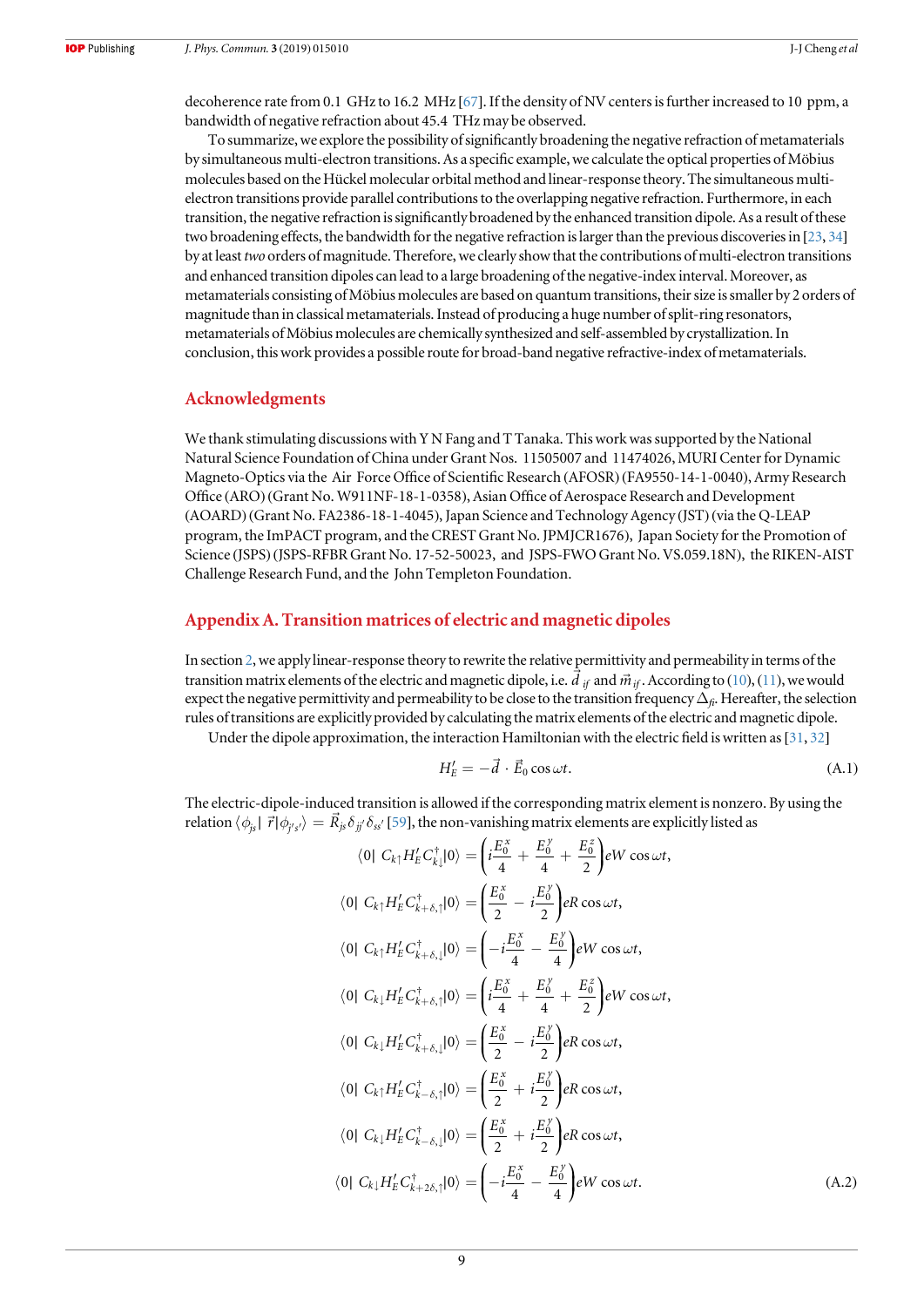<span id="page-9-0"></span>For example, because in the above equations, the matrix element is nonzero between the states∣*k*, ↑) and  $|k, \downarrow\rangle$ , and there are contributions from all three components of the electric field, the transition  $|k, \uparrow\rangle\rangle \rightleftharpoons |k, \downarrow\rangle\rangle$ can be electric-dipole induced for all three polarizations of the electric field. Based on the above equations, the selection rules for the electric-dipole-induced transitions are summarized as([3](#page-3-0)).

Under the dipole approximation, the interaction Hamiltonian with the magnetic field is written as [[31,](#page-11-0) [32](#page-11-0)]

$$
H'_{B} = -\vec{m} \cdot \vec{B}_0 \cos \omega t.
$$
 (A.3)

Straightforward calculations show the following non-vanishing matrix elements,

$$
\langle 0| C_{k_1} H'_B C_{k_1}^+ |0 \rangle = -\{2W^2[\cos(k - \delta) - \cos k]B_0^{\gamma} + [W^2(\cos k - \cos(k - 2\delta) - \cos(k - 2\delta)]\} - \cos(k - \delta) + \cos(k + \delta) + 4R^2 \Big[ \cos \Big(k + \frac{\delta}{2}\Big) - \cos \Big(k - \frac{3}{2}\delta\Big) \Big] \Big] B_0^{\frac{1}{2}} \Big] \frac{e \xi}{8\hbar} \cos \omega t,
$$
  
\n
$$
\langle 0| C_{k_1} H'_B C_{k_1}^+ |0 \rangle = -\Big\{ \Big[ V + \xi \Big[ \cos(k - \delta) - \cos\Big(k + \frac{\delta}{2}\Big) \Big] \Big] B_0^{\frac{1}{2}} \frac{e \xi}{4\hbar} \cos \omega t,
$$
  
\n
$$
\langle 0| C_{k_1} H'_B C_{k_1}^+ |0 \rangle = -\Big[ W^2 B_0^{\gamma} \sin \frac{\delta}{2} - \Big( 2R^2 + W^2 \cos \frac{\delta}{2} \Big) B_0^{\frac{1}{2}} \sin \delta \Big] \frac{e \xi}{2\hbar} \sin k \cos \omega t,
$$
  
\n
$$
\langle 0| C_{k_1} H'_B C_{k_1 + \delta, 1}^+ |0 \rangle = [\cos(k - \delta) - \cos(k + \delta)](iB_0^{\gamma} + B_0^{\gamma} - B_0^{\gamma}) \frac{e W^2 \xi}{8\hbar} \cos \omega t,
$$
  
\n
$$
\langle 0| C_{k_1} H'_B C_{k_1 + \delta, 1}^+ |0 \rangle = -\Big\{ \Big[ V + \xi \Big[ \cos k - \cos \Big(k + \frac{\delta}{2}\Big) \Big] \Big] (B_0^{\gamma} - iB_0^{\gamma}) - 2i \xi \cos \frac{\delta}{2} \Big[ \cos \Big(k - \frac{5\delta}{4}\Big) - \cos \Big(k + \frac{3}{4}\delta \Big) \Big] B_0^{\frac{1}{2}} \Big\} \frac{e R W}{8\hbar} \cos \omega t,
$$
  
\n
$$
\langle 0| C_{k_1} H'_B C_{k_1 + \delta, 1}^+ |0 \rangle = \Big\{ \Big[ V + \xi
$$

Therefore, we have the same selection rules for the magnetic-dipole-induced transitions as given in ([3](#page-3-0)).

# Appendix B. *E*-polarized incident fields

For the transitions  $|k,\downarrow\rangle\leftrightarrows|k',\uparrow\rangle$   $(k'=k,\,k+\delta),$  the relative permittivity is approximated as

$$
\overrightarrow{\varepsilon}_{r} = \begin{bmatrix} 1 - 4\eta'_{kk} & 0 & 0 \\ 0 & 1 - 4\eta'_{kk} & -8\eta'_{kk} \\ 0 & -8\eta'_{kk} & 1 - 16\eta'_{kk} \end{bmatrix}.
$$
 (B.1)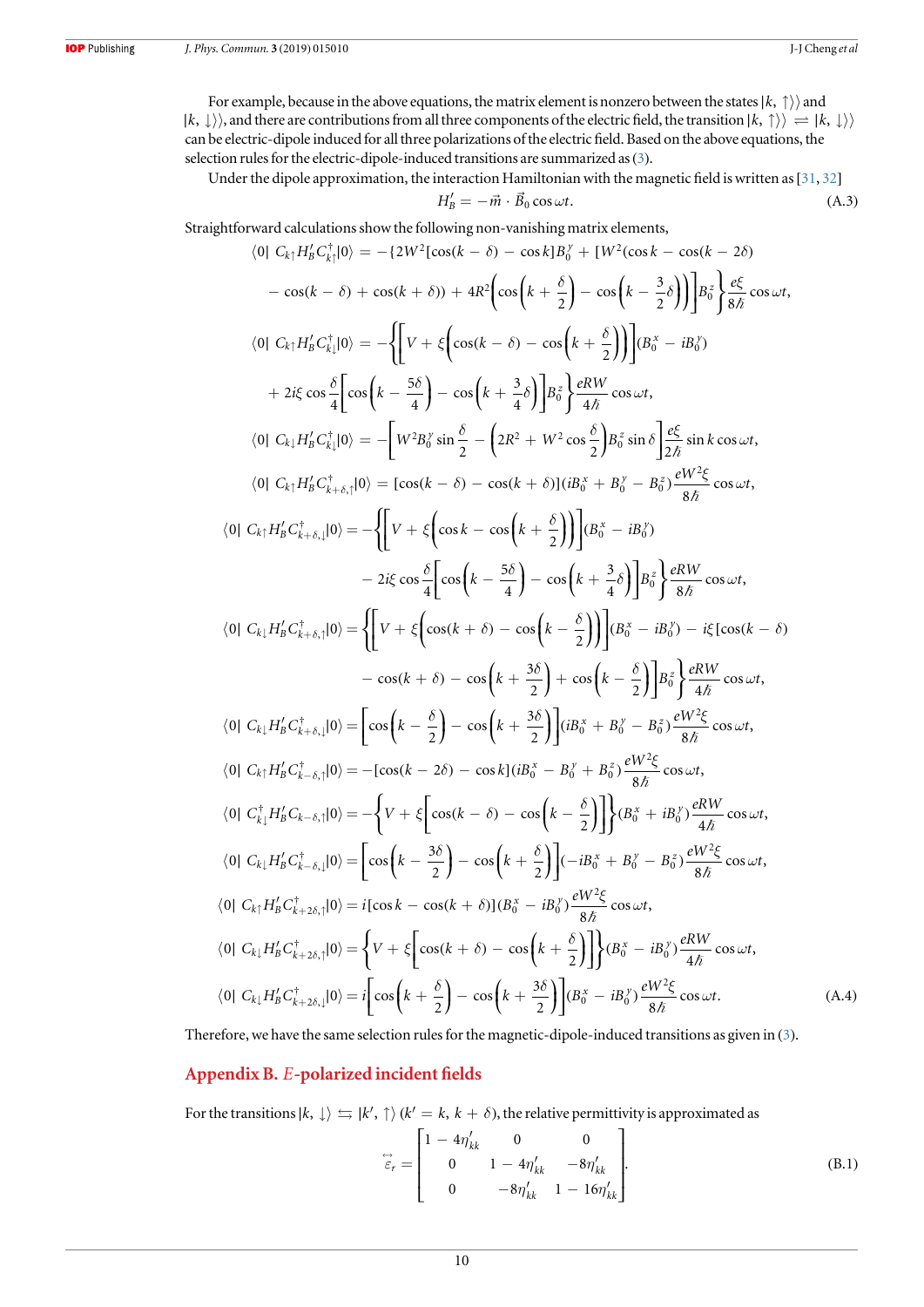<span id="page-10-0"></span>Generally,  $\beta_{kk'}$  is smaller than  $\alpha_{kk'}$  by one order of magnitude. To the zeroth order of  $\beta_{kk'}$ , the relative permeability is approximated as

$$
\overrightarrow{\mu}_{r} = \begin{bmatrix} 1 - 4\alpha_{kk}^{2} \eta'_{kk} & 0 & 0\\ 0 & 1 - 4\alpha_{kk}^{2} \eta'_{kk} & 0\\ 0 & 0 & 1 \end{bmatrix}.
$$
 (B.2)

When an E-polarized electromagnetic field,

$$
\vec{E}_i = E_0 \hat{e}_x e^{i(k_{iy}y + k_{iz}z - \omega t)},
$$
\n(B.3)

is incident on the metamaterial, the refracted field,

$$
\vec{E}_t = t_c E_0 \hat{e}_x e^{i(k_{iy}y + k_{iz}z - \omega t)},
$$
\n(B.4)

is governed by the Helmholtz equation

$$
\vec{k}_t \times [(\stackrel{\leftrightarrow}{\mu}_r)^{-1}(\vec{k}_t \times \vec{E}_t)] = -\omega^2 \mu_0 \varepsilon_0 \stackrel{\leftrightarrow}{\varepsilon}_r \vec{E}_t.
$$
 (B.5)

By inserting  $(B.1)$  $(B.1)$  $(B.1)$ ,  $(B.2)$  into the above equation, we obtain

$$
\varepsilon_r^{(xx)}k_i^2 - k_{ty}^2 - (\mu_r^{(yy)})^{-1}k_{tz}^2 = 0,
$$
\n(B.6)

with the solution

$$
k_{tz} = k_i \sqrt{(1 - 4\alpha_{kk}^2 \eta'_{kk})(\cos^2 \theta - 4\eta'_{kk})}.
$$
 (B.7)

The refracted magnetic field can be calculated by the Maxwell equation  $\vec{k}_t \times \vec{E}_t = \omega \mu_0 \vec{\mu}_r \vec{H}_t$  as

$$
H_t = \frac{t_c E_x}{\omega \mu_0} (-k_{ty} \hat{e}_z + \frac{k_{tz}}{\mu_r^{\gamma \gamma}} \hat{e}_y).
$$
 (B.8)

Therefore, the time-averaged Poynting vector vector of the refracted electromagnetic field is

$$
\vec{S}_t = \frac{1}{2} \operatorname{Re} (\vec{E}_t \times \vec{H}_t^*) = \frac{t_c^2 E_x^2}{2\omega\mu_0} \left( k_{ty} \hat{e}_y + \frac{k_{tz}}{\mu_r^{yy}} \hat{e}_z \right).
$$
 (B.9)

The occurrence of negative refraction is determined by the following three criteria, i.e.

$$
0 > \vec{k}_t \cdot \vec{S}_t,\tag{B.10}
$$

$$
0 < (1 - 4\alpha_{kk}^2 \eta_{kk}')(cos^2 \theta - 4\eta_{kk}'), \tag{B.11}
$$

$$
0 < S_{tz} = \frac{k_{tz} t_c^2 E_x^2}{2\omega\mu_0 (1 - 4\alpha_{kk}^2 \eta'_{kk})},\tag{B.12}
$$

where the first criterion implies the reversal of the phase velocity to the Poynting vector, the second criterion requires a real wavevector in the metamaterial, the last criterion is required by the causality that the normal component of its Poynting vector is in the same direction as that for the incident light. The bandwidth of negative refraction is determined by the zeros of the second equation, i.e.  $(1 - 4\alpha_{kk}^2 \eta'_{kk}) (\cos^2 \theta - 4\eta'_{kk}) = 0$ , which is confirmed by our numerical simulation. Since  $\alpha_{kk}^2 \ll 1$ , the bandwidth is given by the zeros of  $1 - 4\alpha_{kk}^2 \eta'_{kk} = 0$ , which is consistent with our analysis presented in the main text.

# ORCID iDs

Q[i](https://orcid.org/0000-0002-0116-7844)ng Ai  $\bullet$  [https:](https://orcid.org/0000-0002-0116-7844)//orcid.org/[0000-0002-0116-7844](https://orcid.org/0000-0002-0116-7844)

# References

- [1] Veselago V G 1968 The electrodynamics of substances with simultaneously negative values of  $\varepsilon$  and  $\mu$  Sov. Phys. Uspekhi 10 [509](https://doi.org/10.1070/PU1968v010n04ABEH003699)-14
- [2] Pendry J B 2000 Negative refraction makes a perfect lens Phys. Rev. Lett. 85 [3966](https://doi.org/10.1103/PhysRevLett.85.3966)-9
- [3] Smith D R, Padilla W J, Vier D C, Nemat-Nasser S C and Schultz S 2000 Composite medium with simultaneously negative permeability and permittivity Phys. Rev. Lett. 84 [4184](https://doi.org/10.1103/PhysRevLett.84.4184)-7
- [4] Bliokh K Y, Bliokh Y P, Freilikher V, Savel'ev S and Nori F 2008 Colloquium: unusual resonators: plasmonics, metamaterials, and random media Rev. Mod. Phys. 80 [1201](https://doi.org/10.1103/RevModPhys.80.1201)–13
- [5] Khorasaninejad M and Capasso F 2017 Metalenses: versatile multifunctional photonic components Science 358 [1146](https://doi.org/10.1126/science.aam8100)–53
- [6] Minovich A E, Miroshnichenko A E, Bykov A Y, Murzina T V, Neshev D N and Kivshar Y S 2015 Functional and nonlinear optical metasurfaces Laser Photonics Rev. 9 [195](https://doi.org/10.1002/lpor.201400402)–213
- [7] Zhao R K, Luo Y and Pendry J B 2016 Transformation optics applied to van der Waals interactions Sci. Bull. [61](https://doi.org/10.1007/s11434-015-0958-x) 59–67
- [8] Lee H, Xiong Y, Fang N, Srituravanich W, Durant S, Ambati M, Sun C and Zhang X 2005 Realization of optical superlens imaging below the diffraction limit New J. Phys. 7 [255](https://doi.org/10.1088/1367-2630/7/1/255)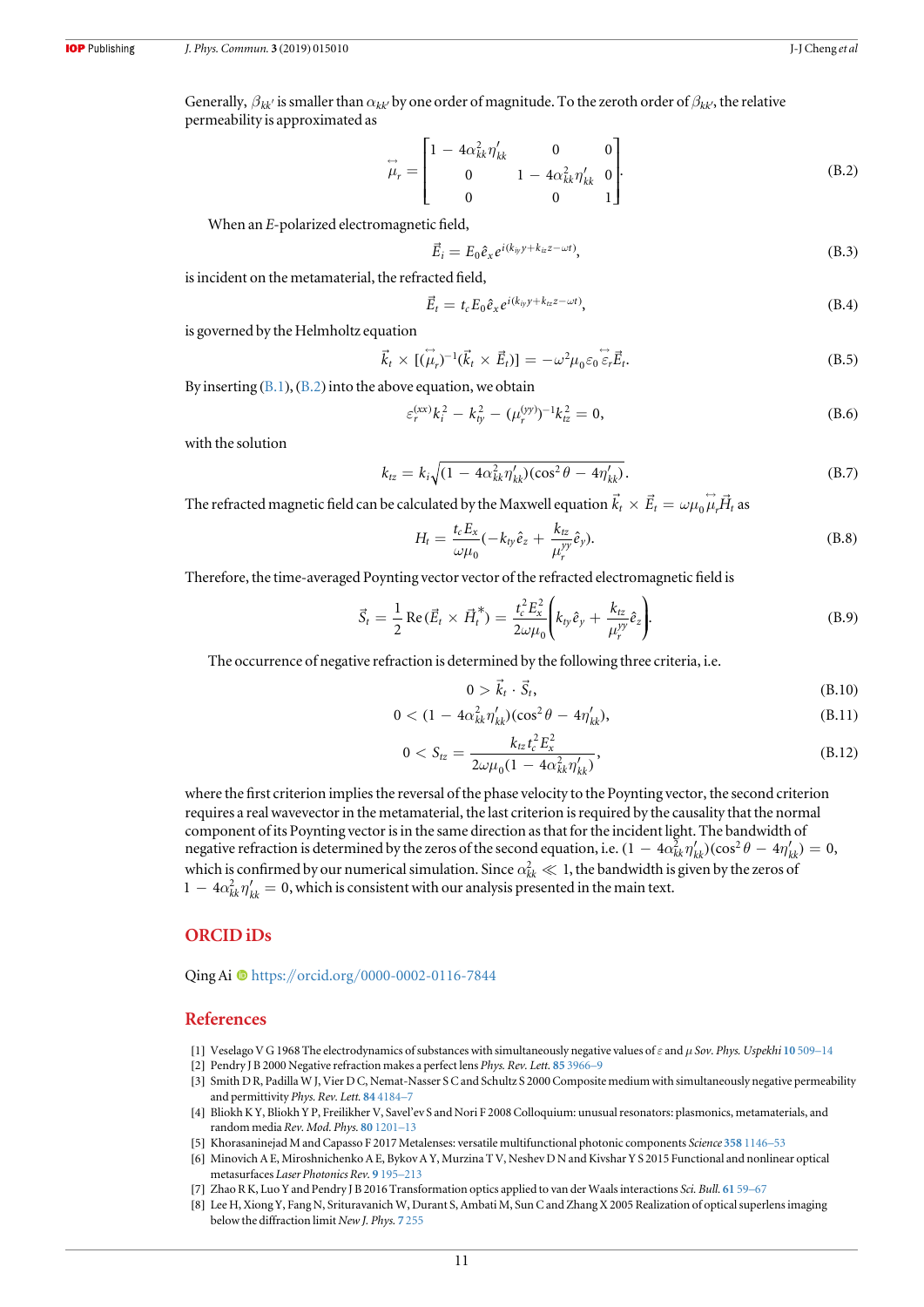- <span id="page-11-0"></span>[9] Shen Y and Ai Q 2016 Optical properties of drug metabolites in latent fingermarks Sci. Rep. 6 [20336](https://doi.org/10.1038/srep20336)
- [10] Bliokh Y P, Freilikher V and Nori F 2013 Ballistic charge transport in graphene and light propagation in periodic dielectric structures with metamaterials: a comparative study Phys. Rev. B 87 [245134](https://doi.org/10.1103/PhysRevB.87.245134)
- [11] Kats A V, Savel'ev S, Yampol'skii V A and Nori F 2007 Left-handed interfaces for electromagnetic surface waves Phys. Rev. Lett. [98](https://doi.org/10.1103/PhysRevLett.98.073901) [073901](https://doi.org/10.1103/PhysRevLett.98.073901)
- [12] Jiang S C, Xiong X, Hu Y S, Hu Y H, Ma G B, Peng R W, Sun C and Wang M 2014 Controlling the polarization state of light with a dispersion-free metastructure Phys. Rev.X 4 [021026](https://doi.org/10.1103/PhysRevX.4.021026)
- [13] Leonhardt U 2006 Optical conformal mapping Science 312 [1777](https://doi.org/10.1126/science.1126493)–80
- [14] Pendry J B, Schurig D and Smith D R 2006 Controlling electromagnetic fields Science 312 [1780](https://doi.org/10.1126/science.1125907)–2
- [15] Rainwater D, Kerkhoff A, Melin K, Soric J C, Moreno G and Alu A 2012 Experimental verification of three-dimensional plasmonic cloaking in free-space New J. Phys. 14 [013054](https://doi.org/10.1088/1367-2630/14/1/013054)
- [16] Xiong X, Jiang S C, Hu Y H, Peng R W and Wang M 2013 Structured metal film as a perfect absorber Adv. Mater. 25 [3994](https://doi.org/10.1002/adma.201300223)–[4000](https://doi.org/10.1002/adma.201300223)
- [17] Shen Y, Ko H Y, Ai Q, Peng S M and Jin B Y 2014 Molecular split-ring resonators based on metal string complexesJ. Phys. Chem.C[118](https://doi.org/10.1021/jp410619d) [3776](https://doi.org/10.1021/jp410619d)
- [18] Pendry J B 2004 A chiral route to negative refraction Science 306 [1353](https://doi.org/10.1126/science.1104467)-5
- [19] Fisher R K and Gould R W 1969 Resonance cones in the field pattern of a short antenna in an anisotropic plasma Phys. Rev. Lett. [22](https://doi.org/10.1103/PhysRevLett.22.1093) [1093](https://doi.org/10.1103/PhysRevLett.22.1093)–5
- [20] Smith D R and Schurig D 2003 Electromagnetic wave propagation in media with indefinite permittivity and permeability tensors Phys. Rev. Lett. 90 [077405](https://doi.org/10.1103/PhysRevLett.90.077405)
- [21] Rakhmanov A L, Yampol'skii V A, Fan J A, Capasso F and Nori F 2010 Layered superconductors as negative-refractive-index metamaterials Phys. Rev. B 81 [075101](https://doi.org/10.1103/PhysRevB.81.075101)
- [22] Ai Q, Li P B, Qin W, Sun C P and Nori F 2018 NV-Metamaterial: tunable quantum hyperbolic metamaterial using nitrogen-vacancy centers in diamond arXiv:[1802.01280](http://arxiv.org/abs/1802.01280)
- [23] Kästel J, Fleischhauer M, Yelin S F and Walsworth R L 2007 Tunable negative refraction without absorption via electromagnetically induced chirality Phys. Rev. Lett. 99 [073602](https://doi.org/10.1103/PhysRevLett.99.073602)
- [24] Kästel J, Fleischhauer M and Juzeliūnas G 2007 Local-field effects in magnetodielectric media: negative refraction and absorption reduction Phys. Rev. A 76 [062509](https://doi.org/10.1103/PhysRevA.76.062509)
- [25] Kästel J, Fleischhauer M, Yelin S F and Walsworth R L 2009 Low-loss negative refraction by laser-induced magnetoelectric cross coupling Phys. Rev. A 79 [063818](https://doi.org/10.1103/PhysRevA.79.063818)
- [26] Qin L, Zhang K, Peng R W, Xiong X, Zhang W, Huang X R and Wang M 2013 Optical-magnetism-induced transparency in a metamaterial Phys. Rev. B 87 [125136](https://doi.org/10.1103/PhysRevB.87.125136)
- [27] Wang Y Y, Qiu J, Chu Y Q, Zhang M, Cai J M, Ai Q and Deng F G 2018 Dark state polarizing a nuclear spin in the vicinity of a nitrogenvacancy center *Phys. Rev.* A 97 [042313](https://doi.org/10.1103/PhysRevA.97.042313)
- [28] Chang C W, Liu M, Nam S, Zhang S, Liu Y, Bartal G and Zhang X 2010 Optical Möbius symmetry in metamaterials Phys. Rev. Lett. [105](https://doi.org/10.1103/PhysRevLett.105.235501) [235501](https://doi.org/10.1103/PhysRevLett.105.235501)
- [29] Krishnamoorthy HNS, Jacob Z, Narimanov E, Kretzschmar I and Menon VM 2012 Topological transitions in metamaterials Science [336](https://doi.org/10.1126/science.1219171) 205–9
- [30] Fang Y N, Shen Y, Ai Q and Sun C P 2016 Negative refraction in Möbius molecules Phys. Rev. A 94 [043805](https://doi.org/10.1103/PhysRevA.94.043805)
- [31] Landau L D, Lifshitz E M and Pitaevskii L P 1995 Electrodynamics of Continuous Media (Oxford: Butterworth Heinmann)
- [32] Jackson J D 1999 Classical Electrodynamics (United States: Wiley)
- [33] Chen Y F, Fischer P and Wise F W 2005 Negative refraction at optical frequencies in nonmagnetic two-component molecular media Phys. Rev. Lett. 95 [067402](https://doi.org/10.1103/PhysRevLett.95.067402)
- [34] Thommen Q and Mandel P 2006 Electromagnetically induced left handedness in optically excited four-level atomic media Phys. Rev. Lett. 96 [053601](https://doi.org/10.1103/PhysRevLett.96.053601)
- [35] Orth P P, Hennig R, Keitel C H and Evers J 2013 Negative refraction with tunable absorption in an active dense gas of atoms New J. Phys. 15 [013027](https://doi.org/10.1088/1367-2630/15/1/013027)
- [36] Oktel M Ö and Müstecaplıoğlu Ö E 2004 Electromagnetically induced left-handedness in a dense gas of three-level atoms Phys. Rev. A 70 [053806](https://doi.org/10.1103/PhysRevA.70.053806)
- [37] Ceulemans A, Chibotaru L F and Fowler P W 1998 Molecular anapole moments Phys. Rev. Lett. 80 [1861](https://doi.org/10.1103/PhysRevLett.80.1861)-4
- [38] Zagoskin A M, Chipouline A, Il'ichev E, Johansson J R and Nori F 2015 Toroidal qubits: naturally-decoupled quiet artificial atoms Sci. Rep. 5 [16934](https://doi.org/10.1038/srep16934)
- [39] Heilbronner E 1964 Hückel molecular orbitals of Möbius-type conformations of annulenes Tetrahedron Lett. 5 [1923](https://doi.org/10.1016/S0040-4039(01)89474-0)–8
- [40] Walba D M, Homan T C, Richards R M and Haltiwanger R C 1993 Topological stereochemistry. IX: synthesis and cutting in half of a molecular Möbius strip New J. Chem. 17 661–81
- [41] Ajami D, Oeckler O, Simon A and Herges R 2003 Synthesis of a Möbius aromatic hydrocarbon Nature [426](https://doi.org/10.1038/nature02224) 819–21
- [42] Yoneda T, Sung Y M, Lim J M, Kim D and Osuka A 2014 The largest Hückel aromatic and antiaromatic, and Möbius aromatic macrocycles Angew. Chem. Int. Ed. 126 [13385](https://doi.org/10.1002/ange.201408506)–13173
- [43] Fan Y Y, Chen D D, Huang Z A, Zhu J, Tung C H, Wu L Z and Cong H 2018 An isolable catenane consisting of two Möbius conjugated nanohoops Nature Commun. 9 [3037](https://doi.org/10.1038/s41467-018-05498-6)
- [44] Poddar A K and Rohde U L 2014 Möbius strips and metamaterial symmetry: theory and applications Microwave J. 57 76–84 [http:](http://www.microwavejournal.com/articles/23303-mbius-strips-and-metamaterial-symmetry-theory-and-applications?v=preview)// www.microwavejournal.com/articles/[23303-mbius-strips-and-metamaterial-symmetry-theory-and-applications?v](http://www.microwavejournal.com/articles/23303-mbius-strips-and-metamaterial-symmetry-theory-and-applications?v=preview)=preview
- [45] Balzani V, Credi A and Venturi M 2008 Molecular Devices and Machines. Concepts and Perspectives for the Nanoworld (Weinheim: VCH-Wiley)
- [46] Yamashiroa A, Shimoia Y, Harigayaa K and Wakabayashi K 2004 Novel electronic states in graphene ribbons-competing spin and charge orders Physica E 22 [688](https://doi.org/10.1016/j.physe.2003.12.100)–91
- [47] Zhao N, Dong H, Yang S and Sun C P 2009 Observable topological effects in molecular devices with Möbius topology Phys. Rev. B [79](https://doi.org/10.1103/PhysRevB.79.125440) [125440](https://doi.org/10.1103/PhysRevB.79.125440)
- [48] Pond J M 2000 Möbius dual-mode resonators and bandpass filters IEEE Trans. Microw. Theory Tech. 48 [2465](https://doi.org/10.1109/22.898999)–71
- [49] Guo Z L, Gong Z R, Dong H and Sun C P 2009 Möbius graphene strip as a topological insulator Phys. Rev. B 80 [195310](https://doi.org/10.1103/PhysRevB.80.195310)
- [50] Lukin O and Vögtle F 2005 Knotting and threading of molecules: chemistry and chirality of molecular knots and their assemblies Angew. Chem. Int. Ed. 44 [1456](https://doi.org/10.1002/anie.200460312)–77
- [51] Xu L, Gong Z R, Tao M J and Ai Q 2018 Artificial light harvesting by dimerized Möbius ring Phys. Rev. E 97 [042124](https://doi.org/10.1103/PhysRevE.97.042124)
- [52] Lambert N, Chen Y N, Cheng Y C, Chen G Y and Nori F 2013 Quantum biology Nature Phys. 9 [10](https://doi.org/10.1038/nphys2474)–8